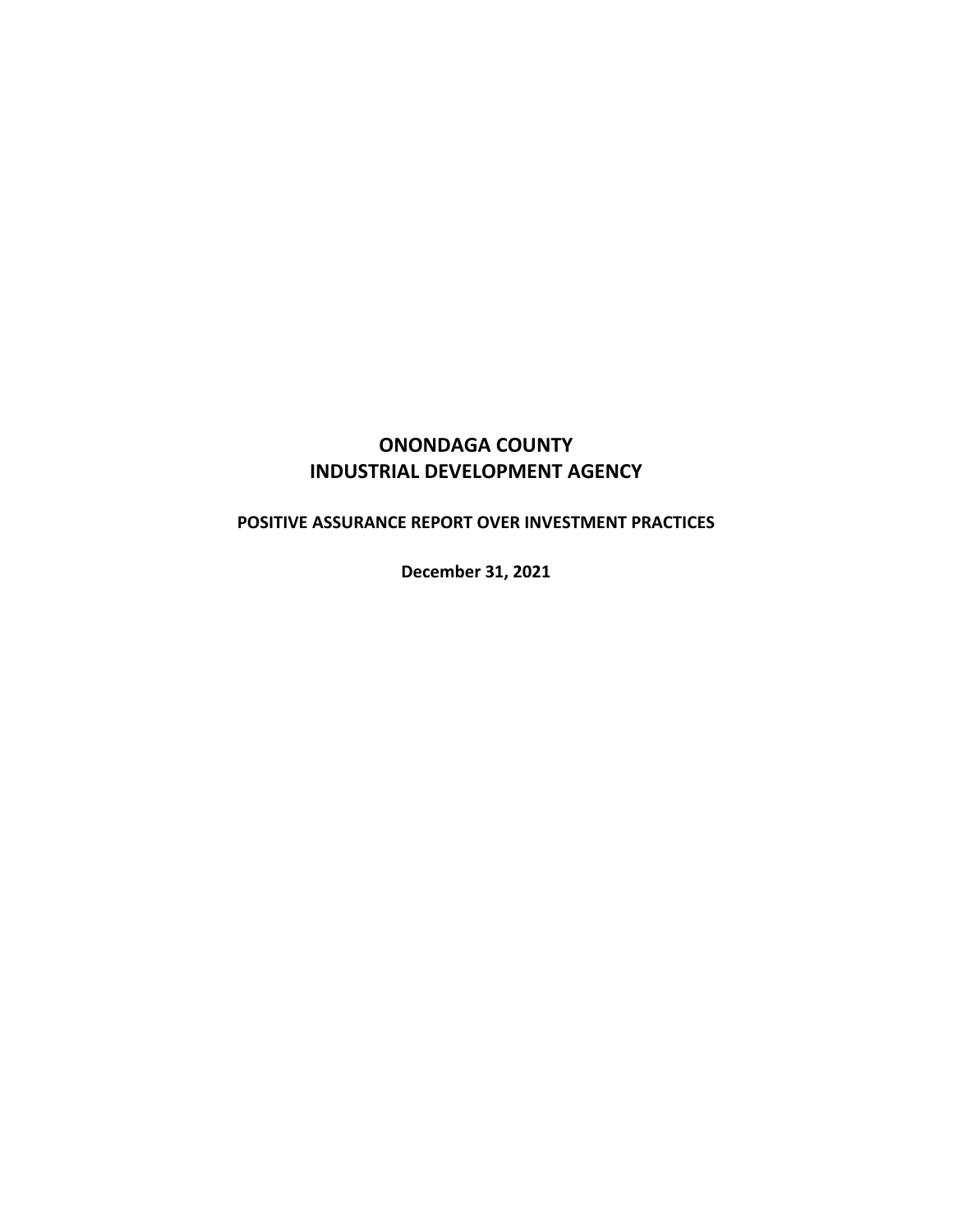

#### **INDEPENDENT ACCOUNTANT'S REPORT**

To the Board of Directors Onondaga County Industrial Development Agency Syracuse, New York

We have examined management's assertion, herein, that the Onondaga County Industrial Development Agency's (the Agency) compliance with the New York State Public Authorities Law section 2925 applicable to the Agency's adoption of comprehensive investment guidelines for the year ended December 31, 2021. Management is responsible for the Agency's assertion. Our responsibility is to express an opinion on management's assertion about the Agency's compliance with the specified requirements based on our examination.

Our examination was conducted in accordance with attestation standards established by the American Institute of Certified Public Accountants and the standards applicable to attestation engagements contained in Government Auditing Standards issued by the Comptroller General of the United States. Those standards require that we plan and perform the examination to obtain reasonable assurance about whether management's assertion about compliance with the specified requirements is fairly stated, in all material respects. An examination involves performing procedures to obtain evidence about the Agency's compliance with the New York State Public Authorities Law section 2925 applicable to the Agency's adoption of comprehensive investment guidelines. The nature, timing, and extent of the procedures selected depend on our judgment, including an assessment of risks of material misstatement of management's assertion, whether due to fraud or error. In making an assessment of the risks of material misstatement, the practitioner considered and obtained an understanding of internal control relevant to the subject matter in order to design procedures that are appropriate in the circumstances, but not for the purpose of expressing an opinion on the effectiveness of internal control. Accordingly, no such opinion is expressed. We believe that the evidence we obtained is sufficient and appropriate to provide a reasonable basis for our opinion.

We are required to be independent and to meet our other ethical responsibilities in accordance with relevant ethical requirements related to the engagement. Our examination does not provide a legal determination on the Corporation's compliance with the specified requirements.

In our opinion, the Agency complied, in all material respects, with the aforementioned requirements for the year ended December 31, 2021.

This report is intended solely for the information and use of management, the audit committee and Board of Directors, others within the Agency, and for compliance with the New York State Public Authorities Law and is not intended to be and should not be used by anyone other than these specified parties.

Grossmar St Aman CPAs

Syracuse, New York March 8, 2022

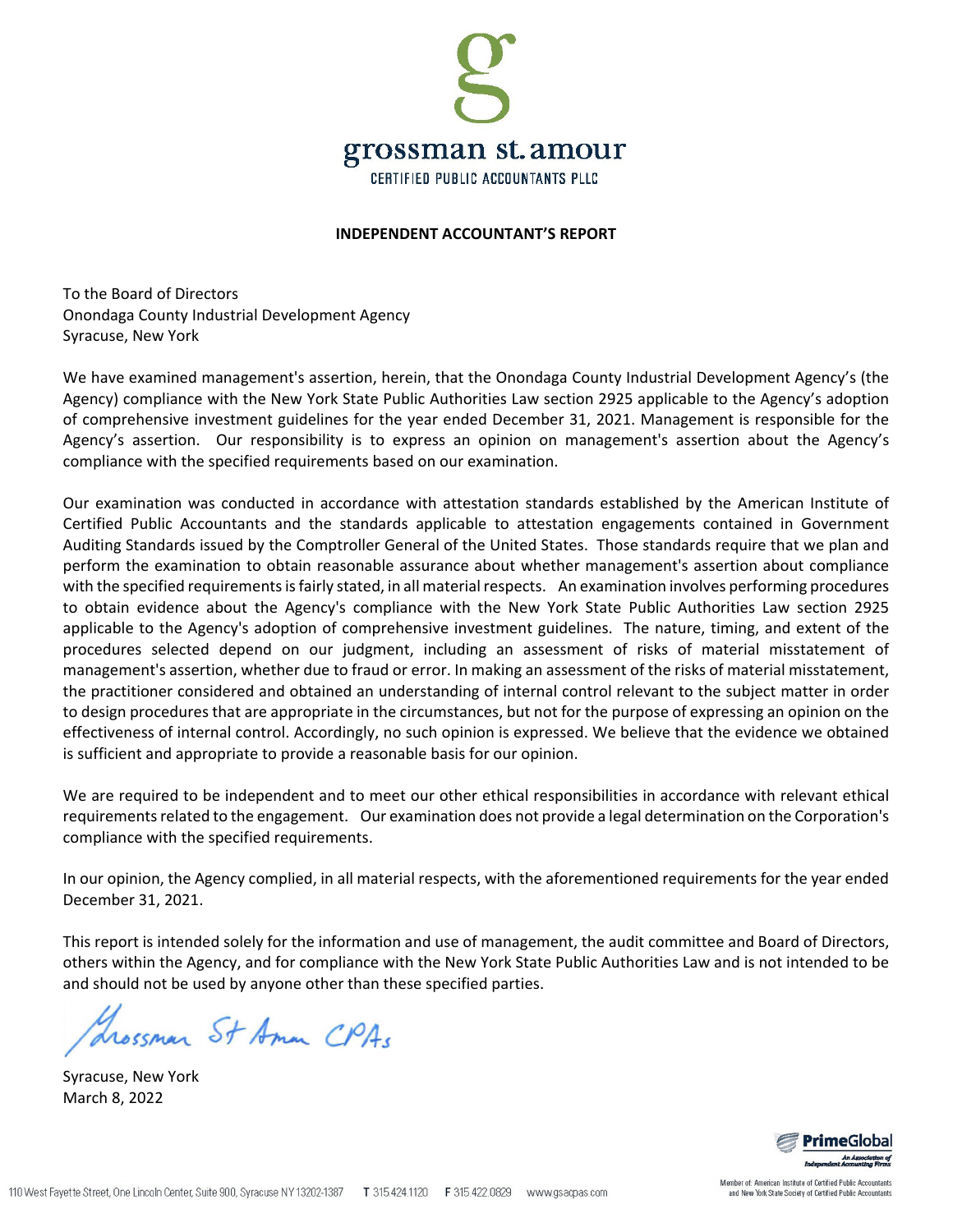#### **I) Designation of Depositories**

The Agency authorizes certain depository banks up to a maximum amount of \$10,000,000.

#### **Management's Assertion:**

The Agency complied with the requirement as of December 31, 2021.

## **II) Purchase of Investments**

- The Agency's purchase of investments policy requires that all purchased obligations shall be purchased through, delivered to and held in the custody of a bank or trust company. Any obligation held in the custody of a bank or trust company shall be held pursuant to a written custodial agreement as described in General Municipal Law (GML), §10.
- The Agency's permitted investments include: (a) special time deposit accounts in an authorized banking depository or trust company secured in the same manner prescribed by General Municipal Law §10; (b) Certificates of Deposit; (c) obligations of the United States of America; (d) obligations guaranteed by agencies of the United States of America, where the payment of principal and interest is guaranteed by the United States of America; (e) obligations of the State of New York; (f) obligations issued pursuant to Local Finance Law §24 or §25 (RANs & TANs) of municipalities, school districts or district corporations; and (g) obligations of public benefit corporations, public housing authorities and urban renewal agencies.

## **Management's Assertion:**

The Agency complied with the requirement as of December 31, 2021.

## **III) Collateralizing Deposits**

All deposits of the Agency in excess of the amount insured under the provisions of the Federal Deposit Insurance Act shall be secured by eligible collateral. Eligible collateral consists of any one, or combination, of the following: a. by a pledge of eligible securities with an aggregate market value as provided by GML §10, equal to the aggregate amount of deposits; b. by an eligible surety bond payable to the Agency for an amount at least equal to 100% of the aggregate amount of deposits and the agreed upon interest, if any, executed by an insurance company authorized to do businessin New York State, whose claims‐paying ability is rated in the highest rating category by at least two nationally recognized statistical rating organizations.

## **Management's Assertion:**

The Agency complied with the requirement as of December 31, 2021.

## **IV) Diversification**

The Agency will diversify its deposits and investments by financial institution, by investment instrument, and by maturity scheduling.

## **Management's Assertion:**

The Agency complied with the requirement as of December 31, 2021.